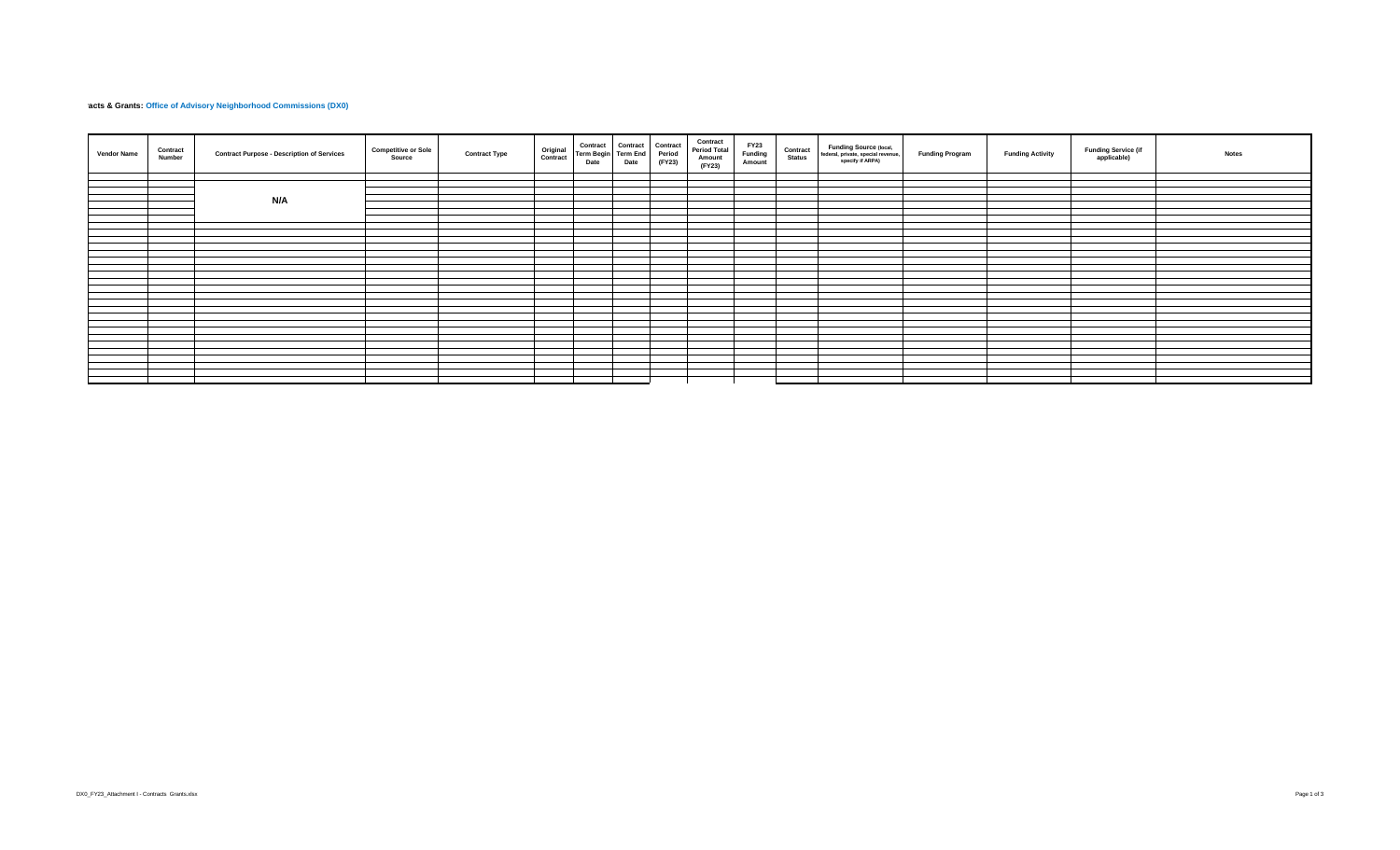## **8 & Grants: Office of Advisory Neighborhood Commissions (DX0)**

G 50)

| <b>Grantee Name</b> | Grant<br>Number | <b>Grant Purpose - Description of Services</b> | <b>Competitive or Sole</b><br>Source | Original<br>Grant<br>Amount | Grant Term Grant Term<br>Begin Date End Date | Grant<br>Period<br>(FY23) | <b>Grant Period</b><br><b>Total Amount</b><br>(FY23) | <b>FY23</b><br>Amount | <b>Funding</b> Grant Status | <b>Funding Source (local,</b><br>federal, private, special<br>revenue, specify if ARPA) | <b>Funding Program</b> | <b>Funding Activity</b> | <b>Funding Service (if</b><br>applicable) | <b>Notes</b> |
|---------------------|-----------------|------------------------------------------------|--------------------------------------|-----------------------------|----------------------------------------------|---------------------------|------------------------------------------------------|-----------------------|-----------------------------|-----------------------------------------------------------------------------------------|------------------------|-------------------------|-------------------------------------------|--------------|
|                     |                 |                                                |                                      |                             |                                              |                           |                                                      |                       |                             |                                                                                         |                        |                         |                                           |              |
|                     |                 |                                                |                                      |                             |                                              |                           |                                                      |                       |                             |                                                                                         |                        |                         |                                           |              |
|                     |                 |                                                |                                      |                             |                                              |                           |                                                      |                       |                             |                                                                                         |                        |                         |                                           |              |
|                     |                 |                                                |                                      |                             |                                              |                           |                                                      |                       |                             |                                                                                         |                        |                         |                                           |              |
|                     |                 |                                                |                                      |                             |                                              |                           |                                                      |                       |                             |                                                                                         |                        |                         |                                           |              |
|                     |                 |                                                |                                      |                             |                                              |                           |                                                      |                       |                             |                                                                                         |                        |                         |                                           |              |
|                     |                 |                                                |                                      |                             |                                              |                           |                                                      |                       |                             |                                                                                         |                        |                         |                                           |              |
|                     |                 |                                                |                                      |                             |                                              |                           |                                                      |                       |                             |                                                                                         |                        |                         |                                           |              |
|                     |                 |                                                |                                      |                             |                                              |                           |                                                      |                       |                             |                                                                                         |                        |                         |                                           |              |
|                     |                 |                                                |                                      |                             |                                              |                           |                                                      |                       |                             |                                                                                         |                        |                         |                                           |              |
|                     |                 |                                                |                                      |                             |                                              |                           |                                                      |                       |                             |                                                                                         |                        |                         |                                           |              |
|                     |                 |                                                |                                      |                             |                                              |                           |                                                      |                       |                             |                                                                                         |                        |                         |                                           |              |
|                     |                 |                                                |                                      |                             |                                              |                           |                                                      |                       |                             |                                                                                         |                        |                         |                                           |              |
|                     |                 |                                                |                                      |                             |                                              |                           |                                                      |                       |                             |                                                                                         |                        |                         |                                           |              |
|                     |                 |                                                |                                      |                             |                                              |                           |                                                      |                       |                             |                                                                                         |                        |                         |                                           |              |
|                     |                 |                                                |                                      |                             |                                              |                           |                                                      |                       |                             |                                                                                         |                        |                         |                                           |              |
|                     |                 |                                                |                                      |                             |                                              |                           |                                                      |                       |                             |                                                                                         |                        |                         |                                           |              |
|                     |                 |                                                |                                      |                             |                                              |                           |                                                      |                       |                             |                                                                                         |                        |                         |                                           |              |
|                     |                 |                                                |                                      |                             |                                              |                           |                                                      |                       |                             |                                                                                         |                        |                         |                                           |              |
|                     |                 |                                                |                                      |                             |                                              |                           |                                                      |                       |                             |                                                                                         |                        |                         |                                           |              |
|                     |                 |                                                |                                      |                             |                                              |                           |                                                      |                       |                             |                                                                                         |                        |                         |                                           |              |
|                     |                 |                                                |                                      |                             |                                              |                           |                                                      |                       |                             |                                                                                         |                        |                         |                                           |              |
|                     |                 |                                                |                                      |                             |                                              |                           |                                                      |                       |                             |                                                                                         |                        |                         |                                           |              |
|                     |                 |                                                |                                      |                             |                                              |                           |                                                      |                       |                             |                                                                                         |                        |                         |                                           |              |
|                     |                 |                                                |                                      |                             |                                              |                           |                                                      |                       |                             |                                                                                         |                        |                         |                                           |              |
|                     |                 |                                                |                                      |                             |                                              |                           |                                                      |                       |                             |                                                                                         |                        |                         |                                           |              |
|                     |                 |                                                |                                      |                             |                                              |                           |                                                      |                       |                             |                                                                                         |                        |                         |                                           |              |
|                     |                 |                                                |                                      |                             |                                              |                           |                                                      |                       |                             |                                                                                         |                        |                         |                                           |              |